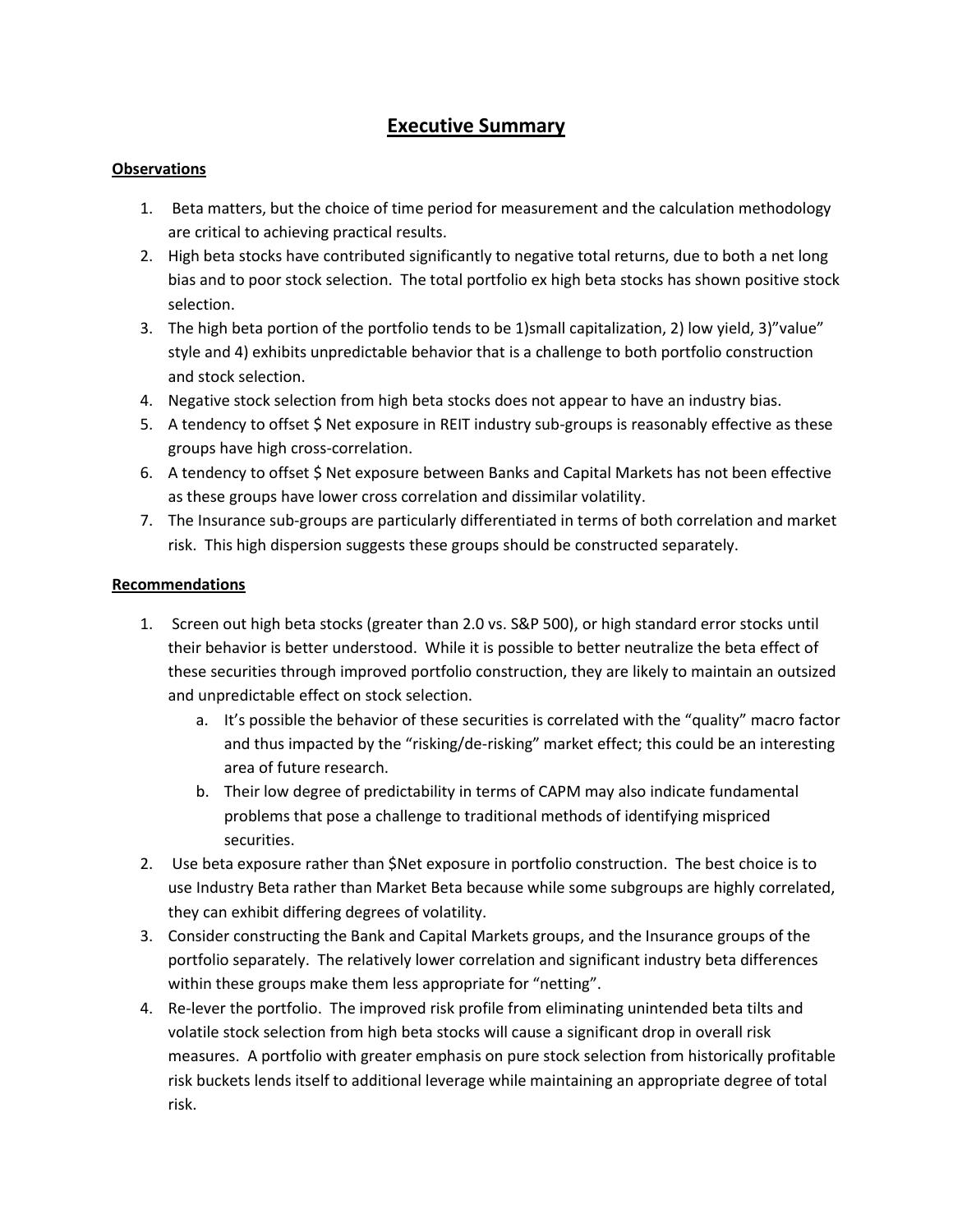# **1. Beta matters, but the choice of time period for measurement and the calculation methodology are critical to achieving practical results.**

Appropriate risk-adjustment of each security's contribution to the portfolio reduces unintended market exposures and improves the quality of attribution results, which in turn improves our ability to analyze potential strengths and weaknesses of the portfolio.



Significant positive or negative correlation of attribution effects indicates the choice of risk measure is either overstating or understating the degree of market-related risk. Measuring each security's beta relative to its industry sub-group is more effective than using market beta or simple \$ exposure.

The portfolio's Net \$ exposure or Net Beta exposure is often a poor predictor of the market's influence on portfolio results. The source of net beta is critical to understanding how market subtleties are affecting performance. There are numerous examples in the analysis of this portfolio where the total portfolio had a negative beta contribution despite the total net beta being favored by market direction. One example of this is having net positive industry beta in an underperforming industry, while having net negative industry beta in an industry that outperformed.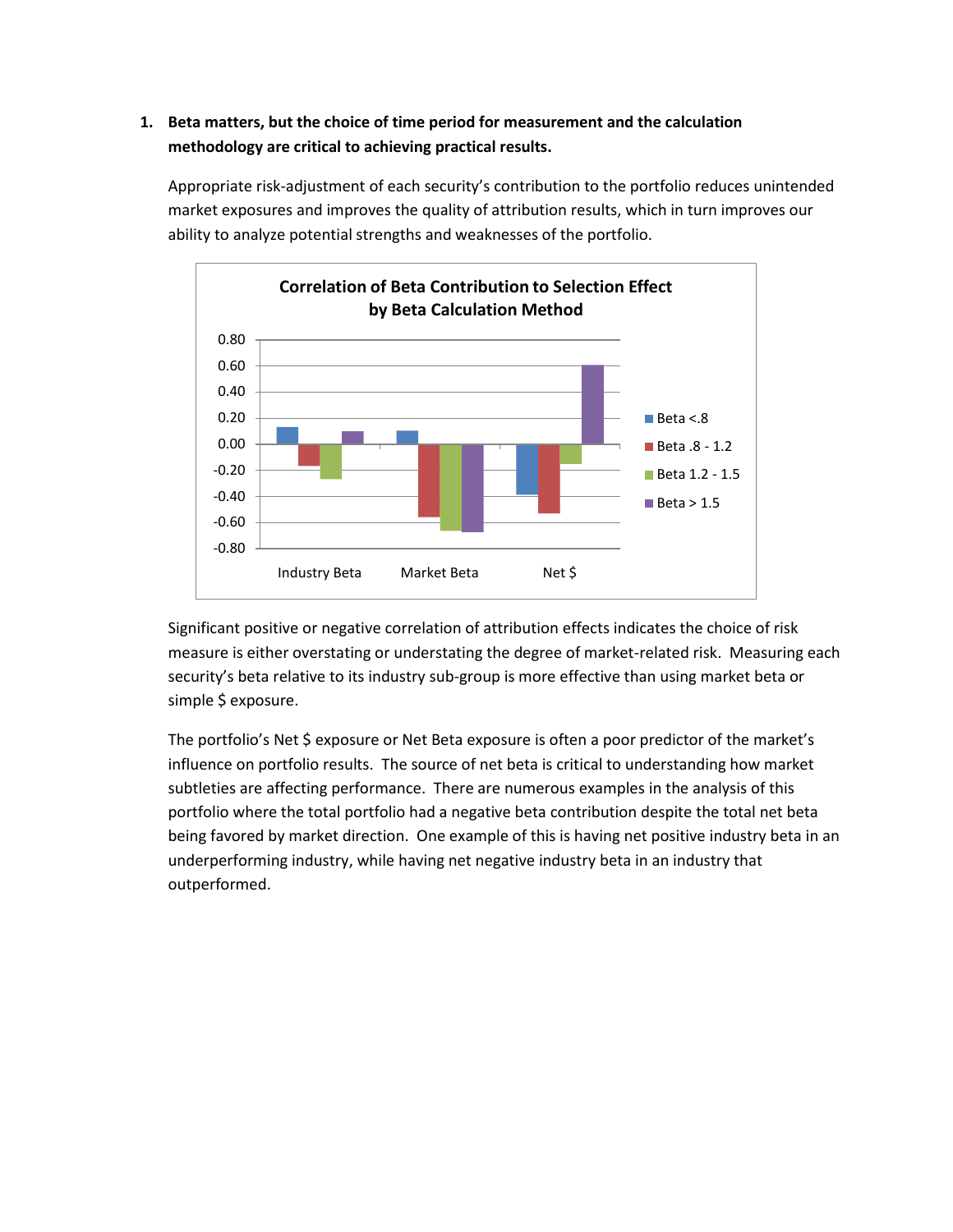**2. High beta stocks have contributed significantly to negative total returns, due to both a net long bias and to poor stock selection. The total portfolio ex high beta stocks has shown positive stock selection.**





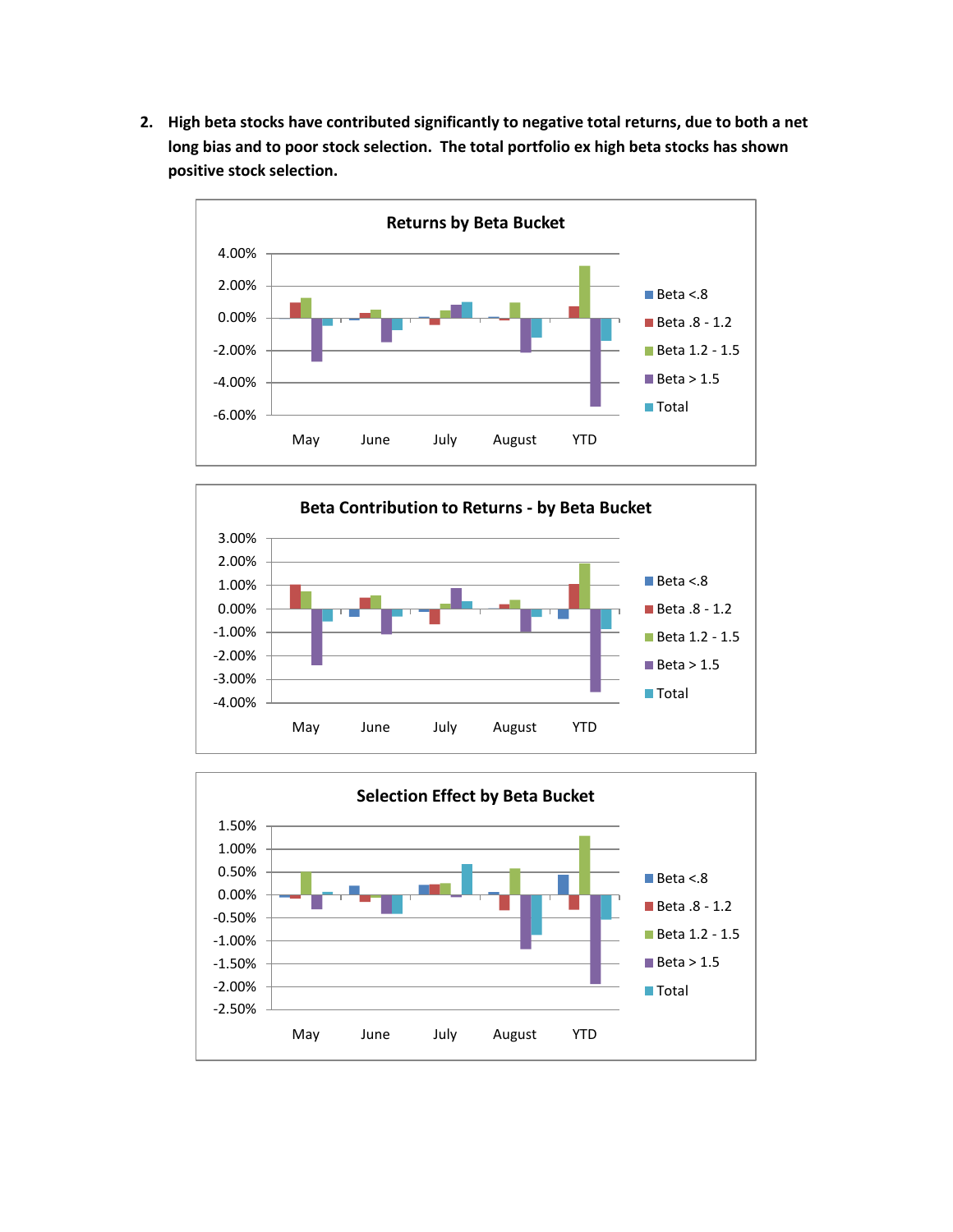|        | Beta $< 8$ | Beta .8 - 1.2 | Beta 1.2 - 1.5 | Beta > 1.5 | Total    | $X$ Beta $>1.5$ |
|--------|------------|---------------|----------------|------------|----------|-----------------|
| May    | $-0.05%$   | $-0.08%$      | 0.51%          | $-0.31%$   | 0.07%    | 0.38%           |
| June   | 0.20%      | $-0.15%$      | $-0.06%$       | $-0.41%$   | $-0.41%$ | 0.00%           |
| July   | 0.22%      | 0.24%         | 0.26%          | $-0.04%$   | 0.68%    | 0.72%           |
| August | 0.06%      | $-0.33%$      | 0.58%          | $-1.18%$   | $-0.87%$ | 0.32%           |
| Total  | 0.44%      | $-0.32%$      | 1.29%          | $-1.94%$   | $-0.53%$ | 1.41%           |

## **Industry Beta-Adjusted Security Selection by Beta Bucket**

**3. The high beta portion of the portfolio tends to be 1)small capitalization, 2) low yield, 3)"value" style and 4) exhibits unpredictable behavior that is a challenge to both portfolio construction and stock selection.**

A randomly selected portfolio (May 17) indicates the high beta portion of the portfolio contributes significant net beta and smaller capitalization value tilts to the total portfolio.

|                            | Long  | <b>Short</b> |
|----------------------------|-------|--------------|
| Portfolio Leverage         | 0.31  | $-0.04$      |
| Beta                       | 0.48  | $-0.06$      |
| Wtd. Average Mkt Cap (\$B) | 4.29  | $-5.20$      |
| Dividend Yield             | 1.88  | 1.85         |
| Std Dev of Error Term      | 11.54 | $-1.24$      |

## **Characteristics – May 17 High Beta Portfolio Style Exposure – May 17 High Beta Portfolio**

|                            | Long | <b>Short</b> |       | Growth | Core | Value             | <b>Total</b> |
|----------------------------|------|--------------|-------|--------|------|-------------------|--------------|
| Portfolio Leverage         | 0.31 | $-0.04$      | Large | 0.04   | 0.02 | 0.02 <sub>1</sub> | 0.07         |
| <b>Beta</b>                | 0.48 | $-0.06$      | Mid   | 0.00   | 0.00 | 0.17              | 0.17         |
| Wtd. Average Mkt Cap (\$B) | 4.29 | $-5.20$      | Small | 0.00   | 0.08 | 0.09              | 0.17         |
| Dividend Yield             | 1.88 | 1.85         | Total | 0.04   | 0.10 | 0.27              | 0.42         |

|                            | Long | <b>Short</b> |
|----------------------------|------|--------------|
| Portfolio Leverage         | 1.14 | $-1.14$      |
| Beta                       | 1.35 | $-1.23$      |
| Wtd. Average Mkt Cap (\$B) | 7.14 | $-8.19$      |
| Dividend Yield             | 3.53 | 3.04         |
| Std Dev of Error Term      | 7.66 | $-5.75$      |

## **Characteristics – May 17 Total Portfolio Style Exposure – May 17 Total Portfolio**

|                            | Long | <b>Short</b> |       | Growth  | Core    | Value | <b>Total</b> |
|----------------------------|------|--------------|-------|---------|---------|-------|--------------|
| Portfolio Leverage         | 1.14 | $-1.14$      | Large | $-0.06$ | $-0.09$ | 0.02  | $-0.13$      |
| <b>Beta</b>                | 1.35 | $-1.23$      | Mid   | $-0.13$ | 0.04    | 0.19  | 0.11         |
| Wtd. Average Mkt Cap (\$B) | 7.14 | $-8.19$      | Small | 0.00    | 0.03    | 0.11  | 0.14         |
| Dividend Yield             | 3.53 | 3.04         | Total | $-0.19$ | $-0.02$ | 0.32  | 0.12         |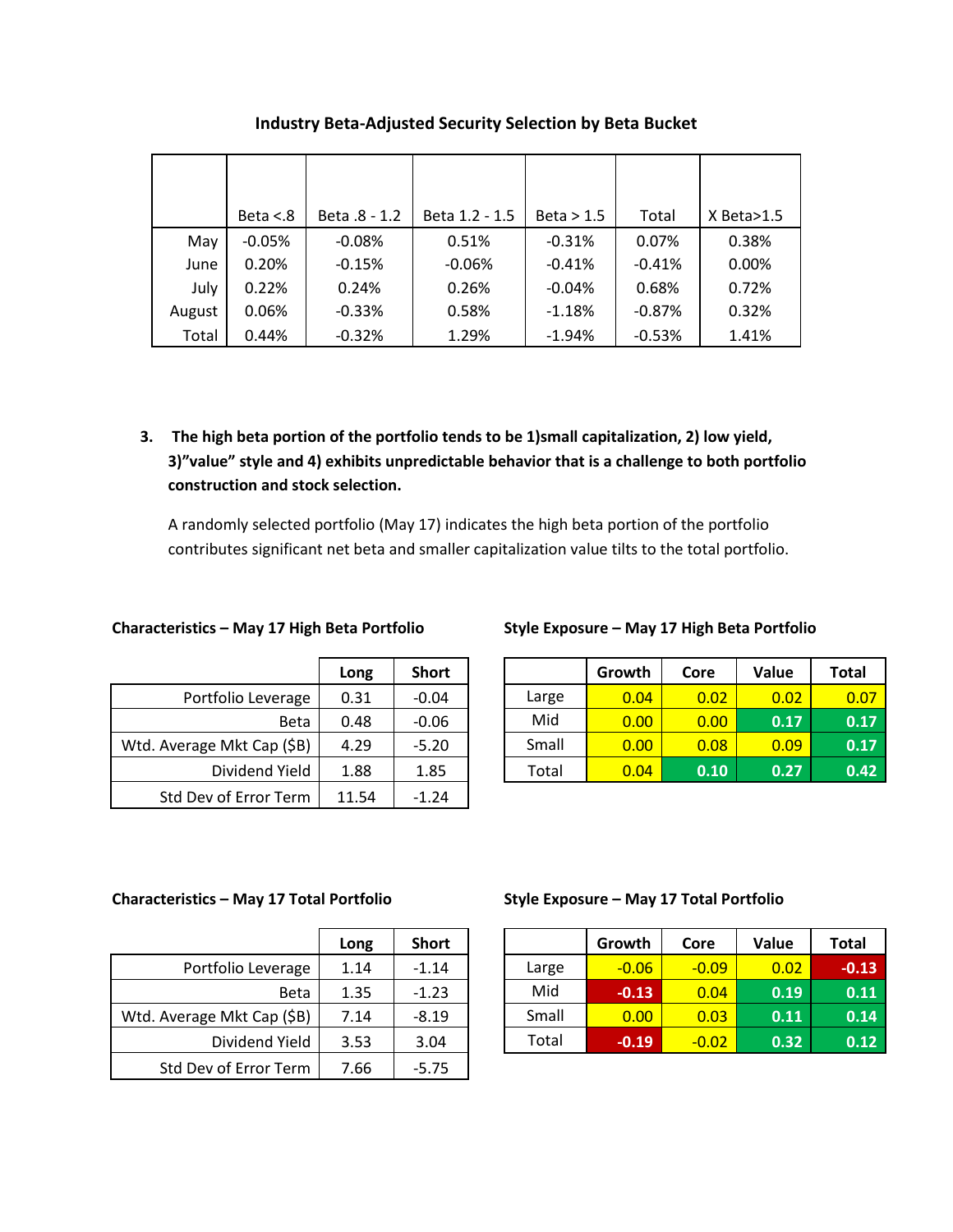**4. Negative stock selection from high beta stocks does not appear to have an industry bias.**

|        | Retail<br><b>REITS</b> | Specialized<br><b>REITS</b> | Life & Health<br>Insurance | Multi-line<br>Insurance | <b>Banks</b> | Cons<br><b>Svcs</b> |
|--------|------------------------|-----------------------------|----------------------------|-------------------------|--------------|---------------------|
| May    | 0.25%                  | $-0.10%$                    | $-0.06%$                   | 0.09%                   | 0.09%        | $-0.53%$            |
| June   | 0.05%                  | 0.12%                       | 0.00%                      | $-0.22%$                | $-0.03%$     | $-0.26%$            |
| July   | $-0.13%$               | 0.05%                       | $-0.29%$                   | 0.11%                   | 0.34%        | 0.00%               |
| August | $-0.84%$               | $-0.18%$                    | $-0.33%$                   | 0.04%                   | $-0.08%$     | $-0.01%$            |
| YTD    | $-0.67%$               | $-0.10%$                    | $-0.67%$                   | 0.02%                   | 0.33%        | $-0.80%$            |

#### **High Beta Stock Selection**

With the exception of Banks, each industry group with significant results from high beta stocks had flat to negative results from stock selection.

# **5. A tendency to offset \$ Net exposure in REIT industry sub-groups is reasonably effective as these groups have high cross-correlation.**

|                          | Residential<br><b>REITS</b> | Diversified<br><b>REITS</b> | Industrial<br><b>REITS</b> | Office<br><b>REITS</b> | Retail<br><b>REITS</b> | Specialized<br><b>REITS</b> | Beta to<br>S&P 500 |
|--------------------------|-----------------------------|-----------------------------|----------------------------|------------------------|------------------------|-----------------------------|--------------------|
| <b>Residential REITs</b> | 1.00                        |                             |                            |                        |                        |                             | 1.46               |
| Diversified REITs        | 0.96                        | 1.00                        |                            |                        |                        |                             | 1.46               |
| <b>Industrial REITs</b>  | 0.93                        | 0.94                        | 1.00                       |                        |                        |                             | 1.76               |
| <b>Office REITs</b>      | 0.96                        | 0.98                        | 0.95                       | 1.00                   |                        |                             | 1.48               |
| <b>Retail REITs</b>      | 0.96                        | 0.98                        | 0.93                       | 0.98                   | 1.00                   |                             | 1.40               |
| Specialized REITs        | 0.95                        | 0.97                        | 0.93                       | 0.97                   | 0.97                   | 1.00                        | 1.33               |

#### **REIT Sub-Group Index Correlations**

Care should be taken with Industrial REITs as they have the lowest correlation to other REIT subgroups and a significantly higher beta to the S&P 500. While the correlations may only seem marginally lower, relatively speaking, a correlation in the low 90s does not signify a tight fit. For example, Specialized REITs have a correlation to the S&P 500 of .91, thus the beta-adjusted broad market would hedge Specialized REITs almost as well as Residential REITs would hedge Industrial REITs.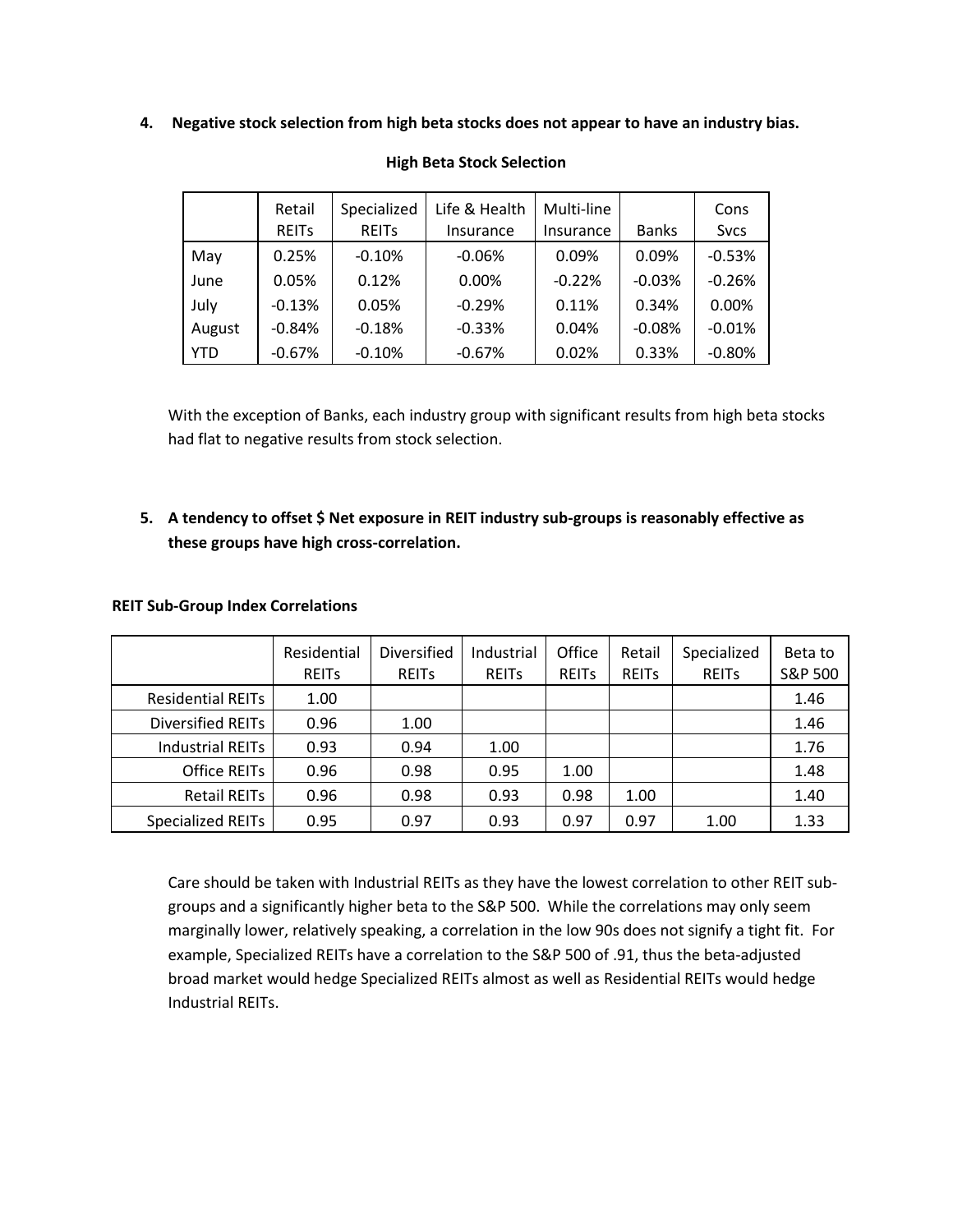**6. A tendency to offset \$ Net exposure between Banks and Capital Markets has not been effective as these groups have lower cross correlation and dissimilar volatility.**

|                        |              | Capital | Beta to |
|------------------------|--------------|---------|---------|
|                        | <b>Banks</b> | Markets | S&P 500 |
| <b>Banks</b>           | 1.00         |         | 1.45    |
| <b>Capital Markets</b> | 0.87         | 1.00    | 117     |

**Bank and Capital Markets Sub-Group Index Correlations**

Both sub-groups enjoyed strong stock selection for the 4 month period, but banks were negative on a total return basis due to negative contribution from net beta.

|                          | <b>Capital Markets</b> | <b>Banks</b> | Total    |
|--------------------------|------------------------|--------------|----------|
| Return                   | 1.18%                  | $-0.17%$     | 1.01%    |
| <b>Beta Contribution</b> | 0.41%                  | $-0.76%$     | $-0.35%$ |
| Selection                | 0.77%                  | 0.58%        | 1.35%    |

## **Attribution Results for Capital Markets and Banks**

**7. The Insurance sub-groups are particularly differentiated in terms of both correlation and market risk. This high dispersion suggests these groups should be constructed separately.**

|                                | Life &<br>Health | Multi-<br>Line | Property &<br>Casualty | Reinsurance | Insurance<br><b>Brokers</b> | Beta to<br>S&P 500 |
|--------------------------------|------------------|----------------|------------------------|-------------|-----------------------------|--------------------|
| Life & Health                  | 1.00             |                |                        |             |                             | 2.24               |
| Multi-Line                     | 0.88             | 1.00           |                        |             |                             | 1.77               |
| <b>Property &amp; Casualty</b> | 0.85             | 0.83           | 1.00                   |             |                             | 1.08               |
| Reinsurance                    | 0.75             | 0.72           | 0.83                   | 1.00        |                             | 0.91               |
| <b>Insurance Brokers</b>       | 0.70             | 0.68           | 0.73                   | 0.66        | 1.00                        | 0.77               |

#### **Insurance Sub-Group Index Correlations**